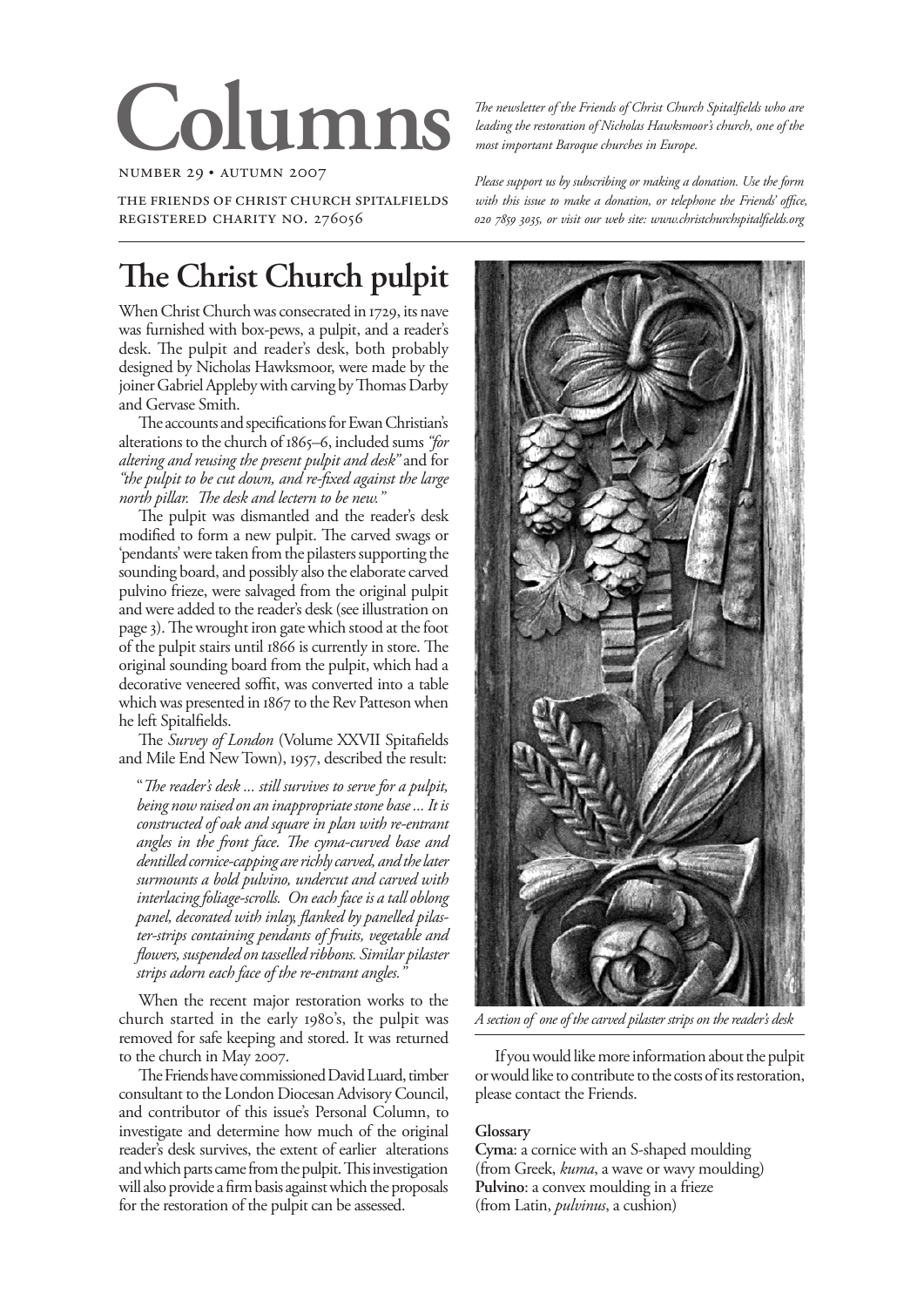### **Cleaning the wall monuments**

Thanks to the generosity of our supporters, the Friends have been able to commission the conservation firm Taylor Pearce to attend to the some thirty five wall monuments in the main entrance and west staircases of Christ Church. This has formed part of the finishing works which have been part funded by the Heritage Lottery Fund.

The monuments are generally simple memorials and not grand works of art like the Peck and Ladbroke monuments in the nave, but as with many modest memorials of this kind, the inscriptions reflect the history and character of the parish and its people. Some of this history is evident in the Hebrew script on many of the ten monuments from the Chapel in Palestine Place, Bethnal Green, moved to the church in 1897; in the star of David on the war memorial and by inscriptions with names of Hugenot origin such Dubois, Vaux and Chabot. Other notable monuments are to Richard Headington, who died in 1831 at the age of 57, after being surgeon at the nearby London Hospital for thirty-one years, as well as President of the Royal College of Surgeons, and the contemporary monument to Sir James Stirling (1926–92), the distinguished architect.

Although the monuments were in reasonably good structural condition, atmospheric pollution and possibly past attempts at cleaning meant that they were generally dirty and stained. In consultation with the Council for the Care of Churches, the approach to their cleaning was, like that of the Peck and Ladbroke monuments, to surface clean and degrease the marbles followed by, on the very soiled or discoloured Carrara marble inscription panels and details, applications of a clay poultice with water and the use of a dental steam cleaner, to remove the discolouration and staining where possible.

 It was important to retain a uniform sense of appearance throughout a collection of monuments of similar age and style and not to 'over-clean' particular ones.

The result, which is well worth a visit, is a collection of monuments now restored to life. Information about each of them is on the Friends' web site:

www.christchurchspitalfields.org



*Detail from the recently cleaned monument to Edward Peck (d.1736), who laid the foundation stone of Christ Church*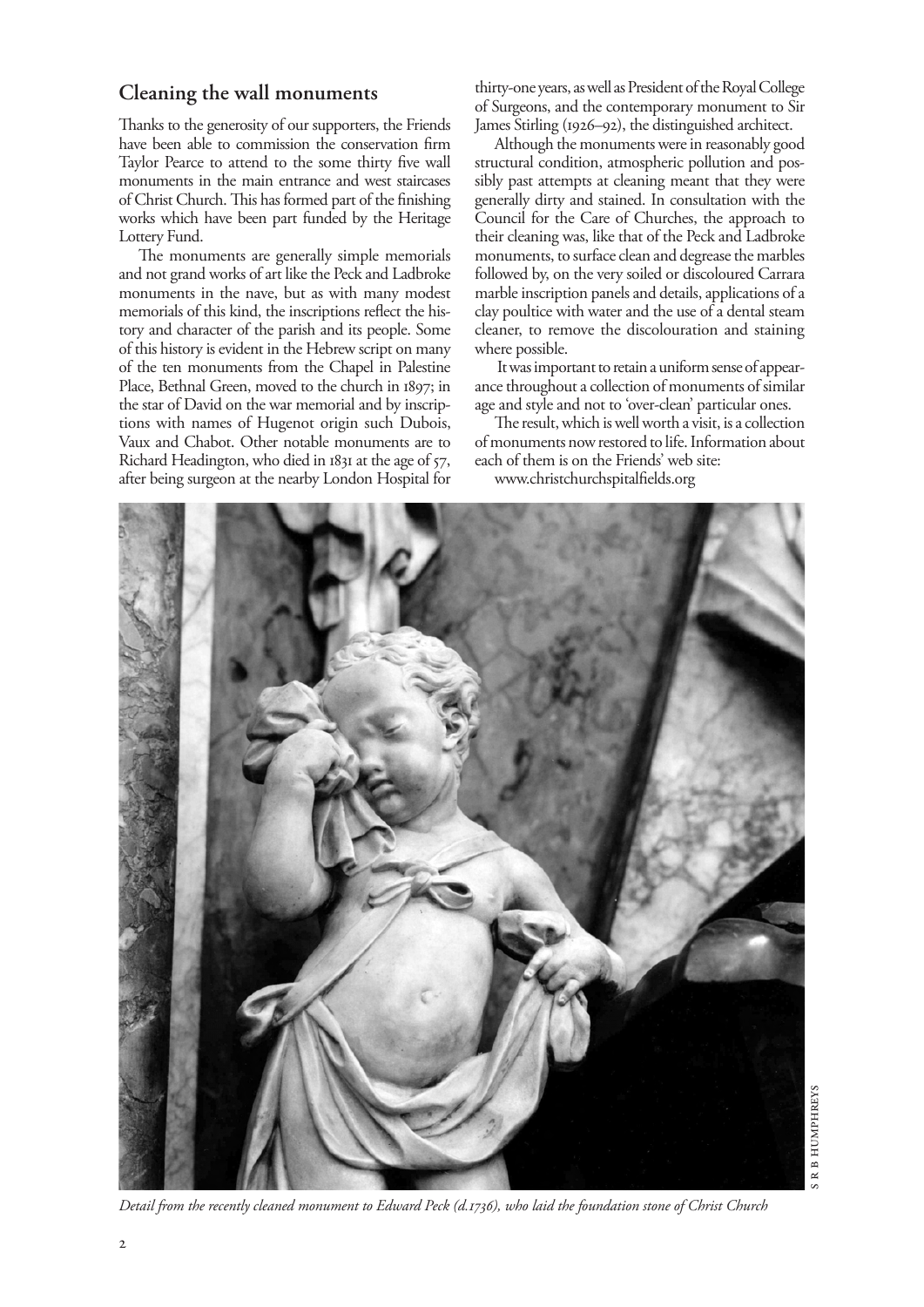## **Personal Column**

#### *David Luard Dip. Rest., Timber Consultant to the London Diocesan Advisory Council*

The Great Fire of London in 1666 meant that large sections of the capital had to be rebuilt from the ground up, and this occurred shortly after the restoration of the Stuart Royal family in an age of emerging opulence and enlightenment. The returned aristocrats took advantage of the devastation of the fire to rebuild their London houses on a grand scale; the churches were also rebuilt. The large amount of rebuilding resulted in high demand for the trades required to decorate the new buildings, and tradesmen came from all over Europe to take advantage of the skills shortage.

Prior to the Great Fire the predominant timber used in woodcarving was oak, which was also used in great quantities as structural building material, as well as for panelling. The English carving style was somewhat bulky in appearance: great bunches of flowers carved on the outside of solid lumps of oak.

Grinling Gibbons was 'discovered' by John Evelyn in 1671 and quickly became the dominant master carver, his style being widely copied. His style can be traced back to ancient Rome, augmenting it. His skill lay in his ability to design 'lightness' into the carvings – he cheated slightly by using a structure where the deeper sections of carving are made up of up to three layers of timber superimposed one on the other. At St. James Piccadilly, the three layers produce a depth of some 14 inches. The new style was enhanced by the use of limewood as the preferred carving material, a wood much lighter in colour that created a contrast between the oak of the panelling, creating an illusion of even greater depth and delicacy. Oak was still commonly used as a carving material. At Christ Church the carving of the pierced brackets beneath the galleries, the organ, the pulpit, reader's desk, and no doubt the choir stalls and other furniture were all executed in oak, though in the new style and using new interpretations of the old motifs and iconography.

The advances in carving technique and style were relatively short lived however, and in the early to mid eighteenth century advances in plaster and casting production techniques made it possible to mass produce highly decorative sections of plaster. This, in conjunction with the arrival of the Baroque style, which used decorative plaster in greater quantity, led to a reduction in the use of woodcarving in decorative interiors. This is not to say that large scale carved schemes were not commissioned; the apse at Redland chapel in Bristol was completed in 1742 and the fantasy of Luke Lightfoot's work at Claydon House also dates from the mid 1700s. Carving gradually became less commercially viable over the following century and it was not until the resurgence of the Gothic style in the ninetenth century that the wood carvers resumed their deserved importance with regard to the architectural interior.

My first sight of Christ Church Spitalfields was some twelve years ago as a freshly self-employed timber and carvings conservator, back in London after seven years



*The present state of the reader's desk, showing the damaged pulvino frieze* 

working for a company based in Devon. Looking for work, I had decided to use a personal approach and visit the buildings that I felt I should be working in. Christ Church appeared to be closed, entrenched behind its substantial railings, glowering at the City.

Eventually I discovered that the gardens were open, as was the south door. I cautiously entered to find myself in the gloomy interior; no floor and the space under the west end galleries filled with scaffold shelving crammed with sections of timber. Light filtered in through grimy windows to show the faded paintwork of the walls and the dusty dry joinery of the gallery fronts and the organ.

A voice gently enquired if he could help and I explained why I was there. I was kindly shown round the building and it was explained that full restoration was the target. I departed having left my business card but not expecting any contact in the short term. Some years later I received a telephone call enquiring as to whether I would be able to write a report on the gallery fronts, this led to being commissioned to remove and dismantle the galleries at the west end of the Church. The idea was to ascertain how much the joinery had been altered by the Victorians during their high speed transformation of the church in the nineteenth century. While no conclusive results were obtained we were able to glean valuable information as to the shape of the original soffits, which helped to determine the shape of the joinery as it met the columns.

My next involvement was to investigate the organ, an oddity in that the console could not be approached without passing through the body of the organ case;.

My latest involvement has been to assist in the reintroduction of the pulpit, brought back from storage after fifteen years. This brought me back into the church after the interior had been completed. The change is amazing: gone is the gloomy dusty barn, replaced by the welcoming light of the peaceful and graceful interior.

Having been involved with the church on and off for the previous eight years it came as rather a surprise to find that I had failed to notice during that time that one of the monuments in the narthex is of one of my ancestors – no matter how hard one looks there is always more to see.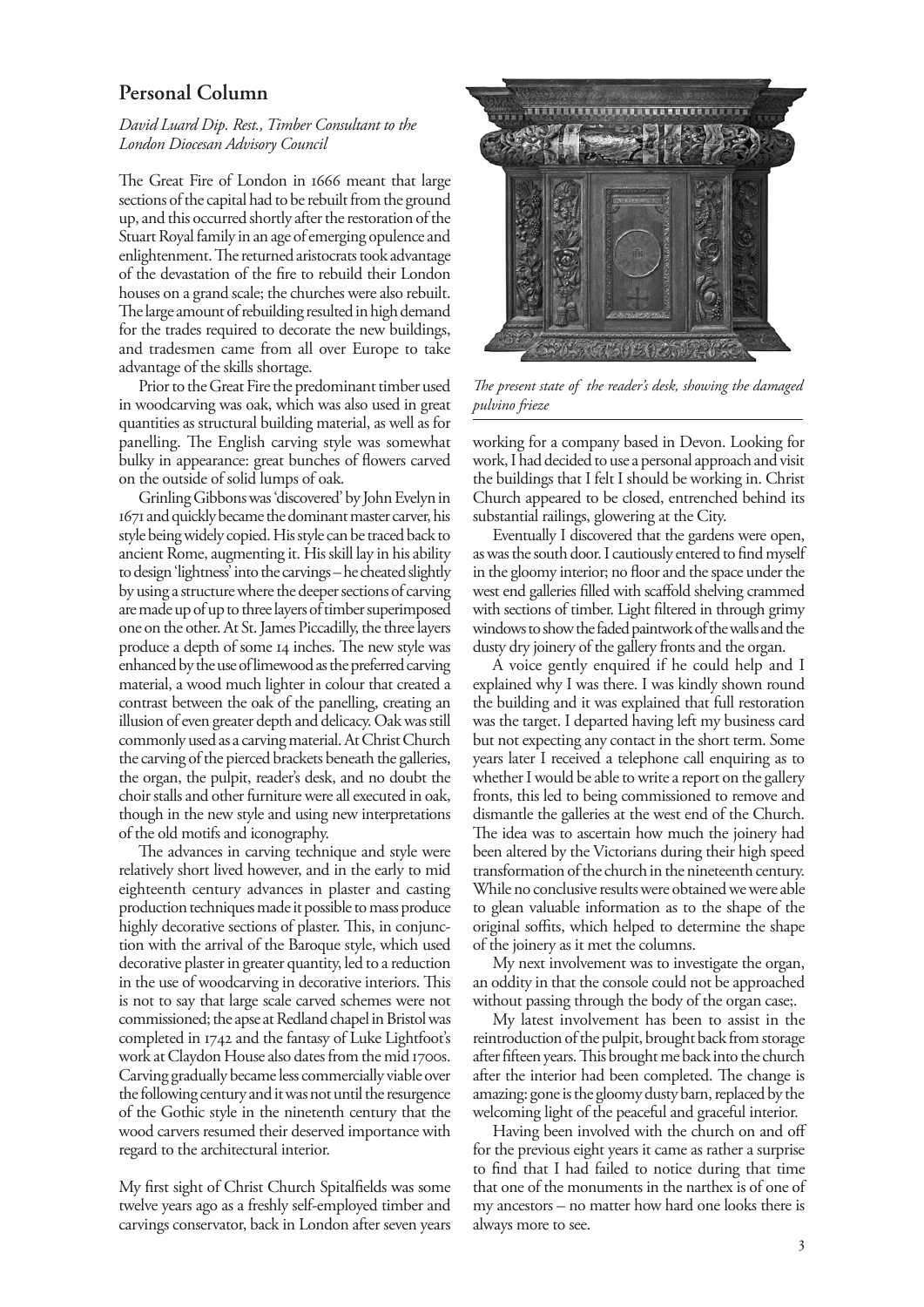# **Thank you**

The Friends are grateful for the generosity of the many individuals and organisations who support the Restoration and Organ Appeals. We would like to thank the law firm Ashurst for generously providing an office; for printing this issue of *Columns* and other printed material. Thank you to Charles Gledhill and Marianna Kennedy for the notices outside the crypt entrance. Thank you to our volunteers who come and help both in the office and at special events. We

#### **Gifts of £25 and over**

Mr and Mrs K Baker Mr H Barkley \* Mrs K M Bates Mr A Brader Revd R Burgess *In memory of* John Mould \* Mr P Chalkley \* Mr J Dale \* Mr J Dixon Mrs H Douglas A S Everest \* Mr M Felstead \* Mrs J C George \* Mr R E George \* Mrs B A Glayzer \* Sir John Goulden Miss D K Hall Mrs B Hammond \* Mr C M Hartley Mr K Jacobsen Mrs R M Kingdon-Saxby Ms V B Lester \* Mrs A Levy \* *In memoriam* L. Geoffrey Cadoux Martin Mr H Mathews \* Mr G A Mitchell Mr S Mosley \* Mrs Z Perry Mr G S Rice \* Mr J D Rimington \* Mr E Ruscoe<sup>\*</sup> Mrs F Secretan \* Mr M L Sheppard  $Mr N T S<sub>mith</sub> *$ 

are particularly grateful to Gill Hernon and Susan Whitehead who provide reliable and regular back up in the office throughout the year.

We would like to take this opportunity to thank all those who prefer to remain anonymous and those who give to the restoration by standing order, thereby saving on administrative costs. We would also like to thank the following for their recent donations:

## Miss P Snell \* Mr D Strachan Mrs M H Swarbrick Mr I T Tower Miss M P Ward Mr J F Wong \* Dr K Young **Gifts of £100 and over** Mr A Clark \* Dr J Gavin The W & E Harris Charitable Trust Mr I I Nelson<sup>\*</sup> Mrs A Whitfield \* *In memory of Georgina Evangeline Bishop, b. 13.12.1871, Dorset Street, Spitalfields* Prof P C Wilkinson **Gifts of £200 and over** Mr & Mrs N Baring \* Mr G A Collens \* Dr G Curtis-Jenkins \* Dr A W Henfrey \* The Leathersellers' Company Charitable Fund \* Mrs P Pinder \* Mr J W Scott \* **Gifts of £500 and over** G Doubleday Charitable Trust Sir John and Lady Heathcoat-Amory Charitable Trust Mr P R Taylor **\*** *Partly or fully for the Richard Bridge Organ Appeal*



Published by the Friends of Christ Church Spitalfields Registered Charity No Christ Church, Fournier Street, London EI 60E Telephone 020 7859 3035 friends@christchurchspitalfields.org www.christchurchspitalfields.org